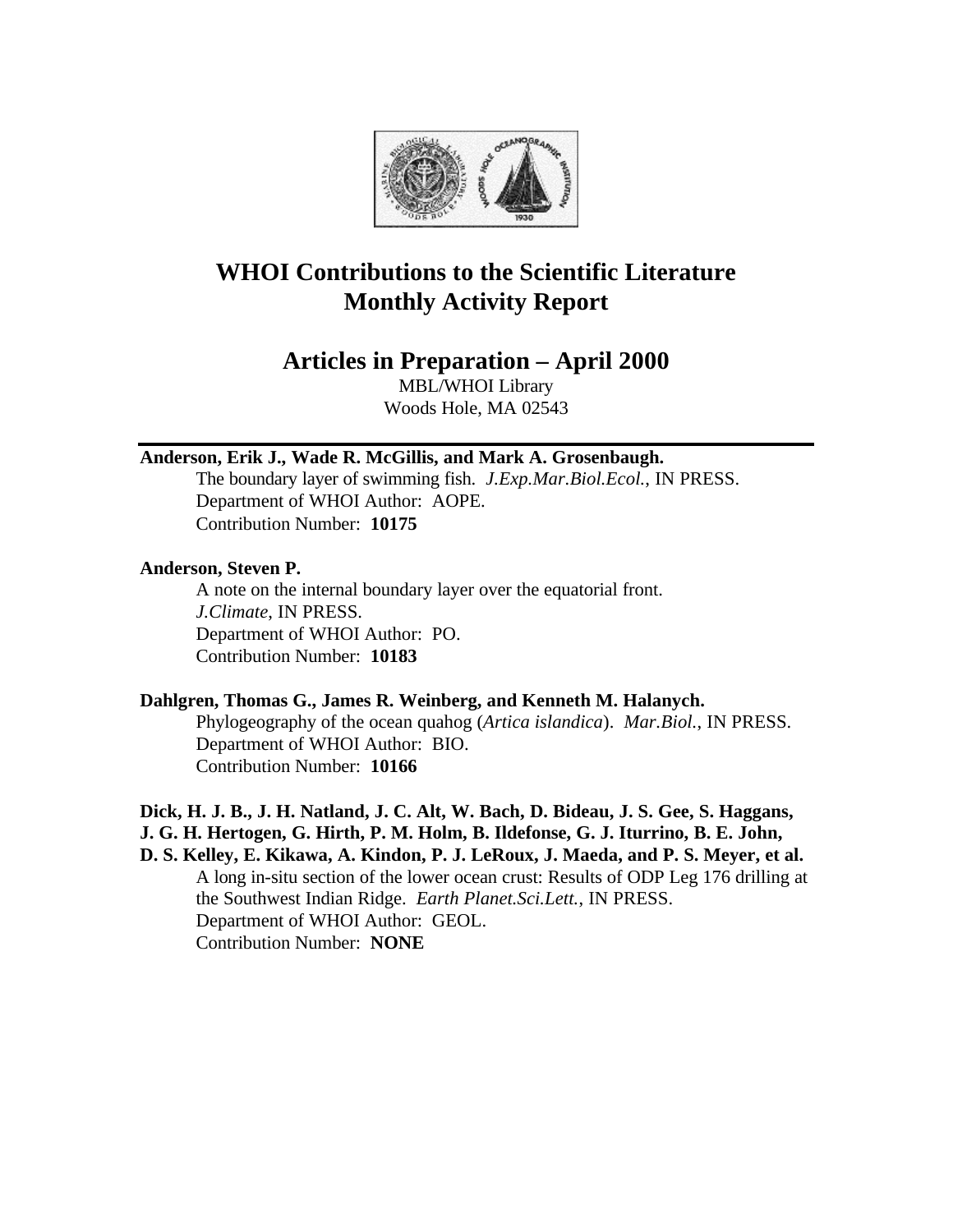# **Fries, J. Stephen, Cheryl Ann Butman, and Robert A. Wheatcroft.**

Ripple formation induced by biogenic mounds - reply. *Mar.Geol.*, IN PRESS. Department of WHOI Author: AOPE. Contribution Number: **10170**

# **Hernandez-Guerra, Alonso, and Terrence M. Joyce.**

Water masses and circulation in the surface layers of the Caribbean at 66ºW. *Geophys.Res.Lett.*, IN PRESS. Department of WHOI Author: PO. Contribution Number: **10169**

#### **Huang, Rui Xin.**

An analytical solution of the ideal-fluid thermocline. *J.Phys.Oceanogr.*, IN PRESS. Department of WHOI Author: PO. Contribution Number: **10165**

#### **Joyce, T. M., I. Yasuda, Y. Hiroe, K. Komatsu, K. Kawasaki, and F. Bahr.**

Mixing in the meandering Kuroshio Extension and the formation of NPIW. *J.Geophys.Res.*, IN PRESS. Department of WHOI Author: PO. Contribution Number: **10168**

# **McCartney, Michael S. and Cecilie Mauritzen.**

On the origin of the warm inflow to the Nordic Sea. *Prog.Oceanogr.*, IN PRESS. Department of WHOI Author: PO. Contribution Number: **10177**

# **McCreary, Julian P., Jr., Kevin E. Kohler, Raleigh R. Hood, Sharon Smith, John Kindle, Albert Fischer, and Robert A. Weller.**

Influences of diurnal and intraseasonal forcing on mixed-layer and biological variability in the central Arabian Sea. *J.Geophys.Res.*, IN PRESS. Department of WHOI Author: PO. Contribution Number: **10181**

# **McNichol, A. P., J. R. Ertel, and T. I. Eglinton.**

The radiocarbon content of individual lignin-derived phenols - technique and initial results. *Radiocarbon*, IN PRESS. Department of WHOI Author: GEOL. Contribution Number: **10179**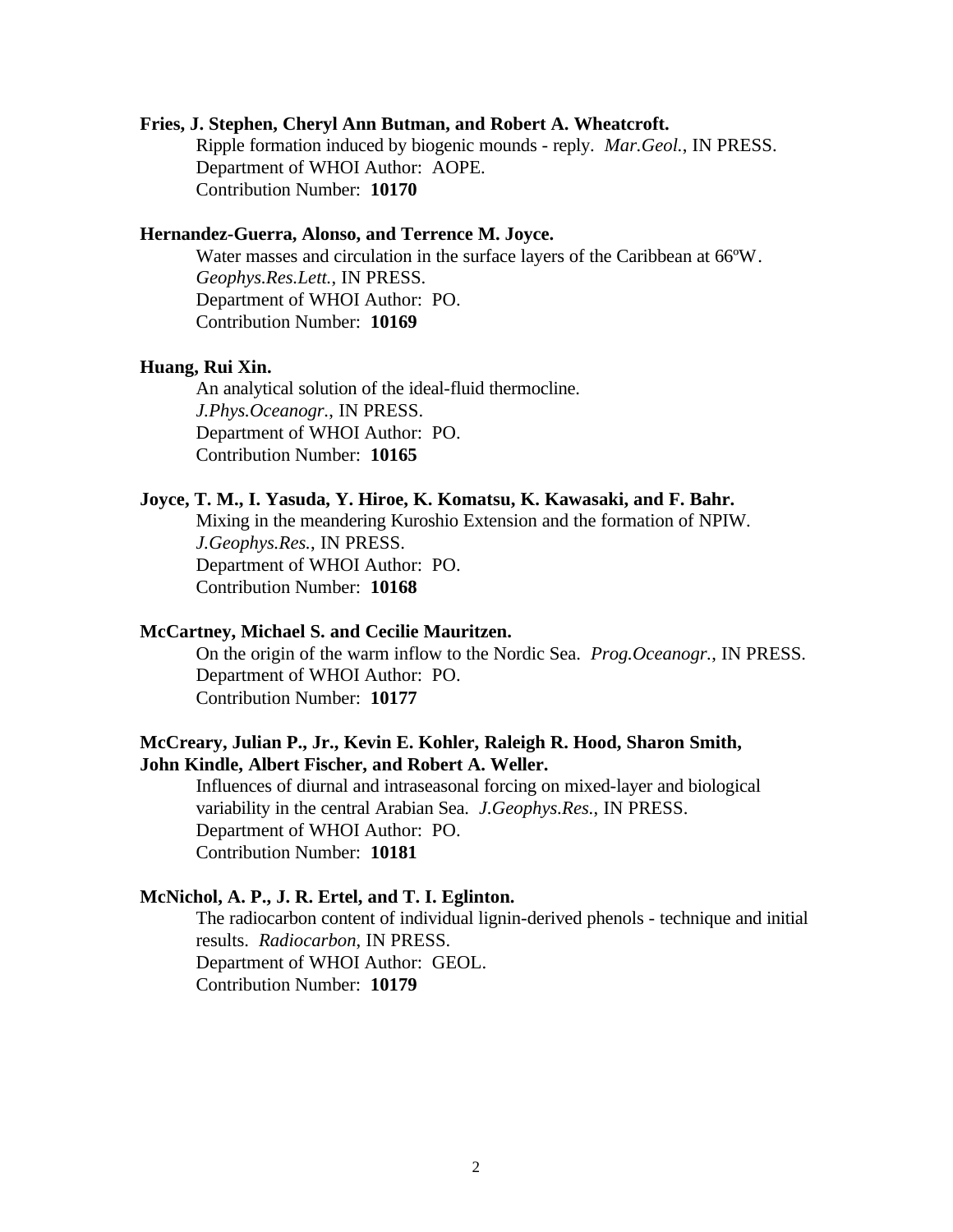#### **Neubert, Michael G., Mark Kot, and Mark Lewis.**

Invasion speeds in fluctuating environments. *Proc.Royal Soc. (London) B*, IN PRESS. Department of WHOI Author: BIO. Contribution Number: **10174**

# **Schlezinger, Jennifer F. and John J. Stegeman.**

Induction and suppression of cytochrome P450 1A by 3,3',4,4',5 pentachlorobiphenyl and its relationship to oxidative stress in the marine fish scup (*Stenotomus chrysops*). *Biochem.Pharmacol*., IN PRESS. Department of WHOI Author: BIO. Contribution Number: **10178**

#### **Seewald, Jeffrey S., Lorraine B. Eglinton, and Tea-Ling Ong.**

An experimental study of organic-inorganic interactions during vitrinite maturation. *Geochim.Cosmochim.Acta*, IN PRESS. Department of WHOI Author: MCG. Contribution Number: **10125**

#### **Shaw, D. G., J. W. Farrington, M. S. Connor, B. W. Tripp, and J. R. Schubel.**

The role of environmental scientists in public policy: A lesson from Georges Bank. *Mar.Poll.Bull.*, IN PRESS. Department of WHOI Author: ADMIN. and CRC. Contribution Number: **10180**

#### **Solow, Andrew R.**

Estimating the rate of lunar impacts. *J.Am.Stat.Assoc.*, IN PRESS. Department of WHOI Author: MPC. Contribution Number: **10176**

#### **Spall, Michael A., Robert A. Weller, and Peter W. Furey.**

Modelling the three-dimensional upper ocean heat budget and subduction rate during the Subduction Experiment. *J.Geophys.Res.*, IN PRESS. Department of WHOI Author: PO. Contribution Number: **10172**

#### **Traykovski, P., W. R. Geyer, J. D. Irish, and J. F. Lynch.**

The role of wave-induced density-driven fluid mud flows for cross-shelf transport on the Eel River continental shelf. *Cont.Shelf Res.*, IN PRESS. Department of WHOI Author: AOPE. Contribution Number: **10182**